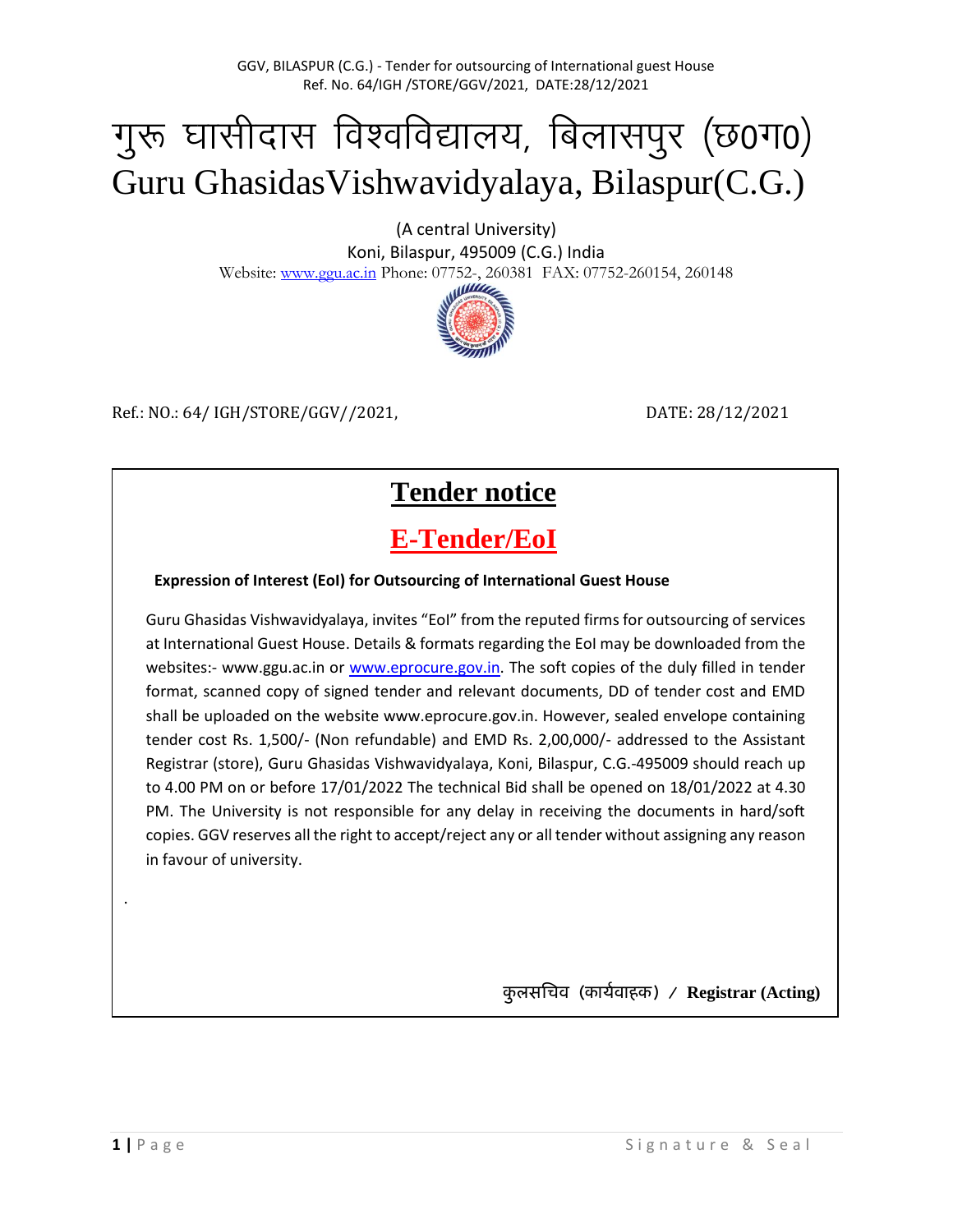## **EoI**

#### **For Outsourcing of Services of International Guest House**

Guru Ghasidas Vishwavidyalaya, invites "E-Tender" from the reputed firms to outsource the services of International Guest House. Details & formats regarding the EoI may be downloaded from the websites:- www.ggu.ac.in or www.eprocure.gov.in. The soft copies of the duly filled in tender format, scanned copy of signed tender and relevant documents, DD of tender cost and EMD shall be uploaded on the website www.eprocure.gov.in. However, sealed envelope containing DD of the tender cost Rs. 1,500/- (Non refundable) and DD/FDR of the EMD Rs. 2,00,000/-, addressed to the Assistant Registrar (store), Guru Ghasidas Vishwavidyalaya, Koni, Bilaspur, C.G.-495009, should reach up to 4.00 PM on or before 17/01/2022 The technical bid shall be opened online 18/01/2022 at 4.30 PM

The University is not responsible for any delay in receiving the documents in hard/soft copies. GGV reserves all the right to accept/reject any or all tender without assigning any reason in favour of university.

## **SALIENT DATES**

| 1. Last Date of submission (Online):                                                     | 17.01.2022 upto 4.00 PM                                     |  |  |  |
|------------------------------------------------------------------------------------------|-------------------------------------------------------------|--|--|--|
| 2. Last Date of submission (Hard copy):                                                  |                                                             |  |  |  |
| Bid Fee Rs 1,500/-(Original) (scanned copy to be uploaded online also)                   | 18.01.2022 upto 4.00 PM                                     |  |  |  |
| EMDRs. 2,00 ,000/-(Original) (scanned copy to be uploaded online also)                   |                                                             |  |  |  |
| 3. Pre Bid Meeting :<br>(Venue: Conference Hall, Administration Building, GGV, Bilaspur) | 05.01.2022 at 3.00 PM                                       |  |  |  |
| 4. Opening of Technical Bid                                                              | 18.01.2022 at 4.30 PM                                       |  |  |  |
| 5. Financial Bid*                                                                        | Date to be notified later after<br>Technical bid Evaluation |  |  |  |

(as per BoQ in e-tender submitted online only)

\*The financial bid (as per BoQ in e-tender) of technically qualified bidders will be opened later for which the date will be notified through [www.e-procure.gov.in](http://www.e-procure.gov.in/) and university webportal ggu.ac.in. Bidders are advised to visit the above sites for updated information on regular basis.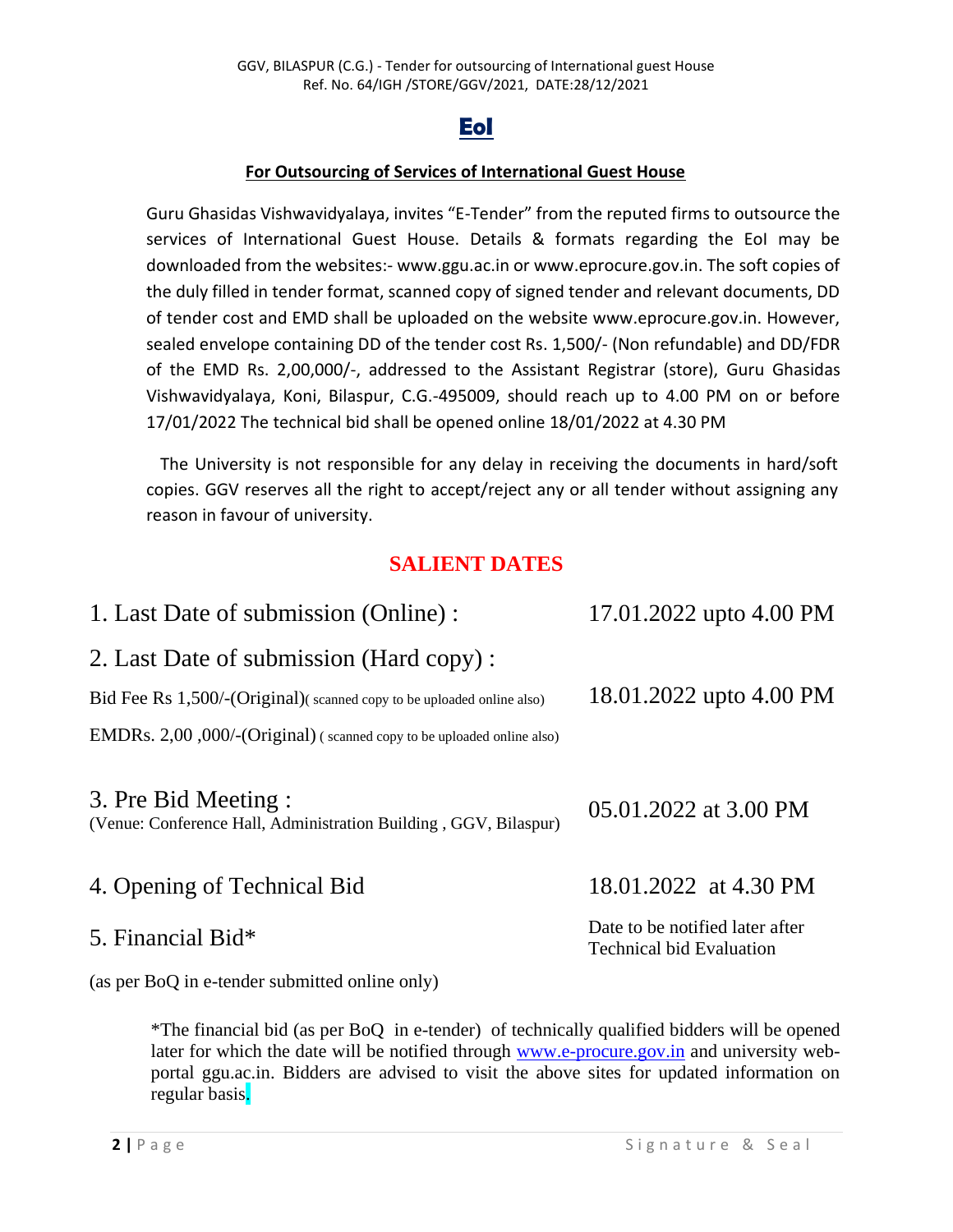## **1. Mode of Payment of Tender Cost and EMD:**

Tender cost and EMD must be submitted in original before the scheduled last date through speed post/registered post/courier service to the Asst. Registrar (Store), Guru Ghasidas Vishwavidyalaya, Bilaspur 495009 (C.G). Also the scanned copies are to be uploaded online in eprocure.gov.in.

#### **1.1 Tender Cost**

Tender cost of Rs 1500 (non-refundable) should be in the form of DD in favour of "Registrar, Guru Ghasidas Vishwavidyalaya", payable at Bilaspur (C.G), from any scheduled bank.

#### **1.2 Earnest money deposit (EMD)**

An EMD of Rs.2.0 lakh (refundable as per terms & condition of the tender) should be in the form of DD/FDR in favour of "Registrar, Guru Ghasidas Vishwavidyalaya", payable at Bilaspur (C.G), from any scheduled bank.

The following shall be noted related to EMD:

- The EMD (without any interest) for all those bidders who are found not eligible shall be returned back to the bidder through registered post/speed post/Courier Service.
- The EMD without any interest shall be refunded / returned to remaining bidders only after signing of agreement / MoU with the successful bidder.
- No exemption from depositing the EMD shall be allowed to any participating bidder.
- Validity of EMD shall be six (6) months from the last due date of submission of E-Tender.
- The earnest money deposit (EMD) shall not carry any interest.
- EMD shall be forfeited in the following cases:
	- ➢ If any information or document furnished by the bidder turns out to be misleading or untrue in any material respect; and if the successful bidder fails to execute the contract/ agreement within the stipulated time or any extension thereof provided by GGV.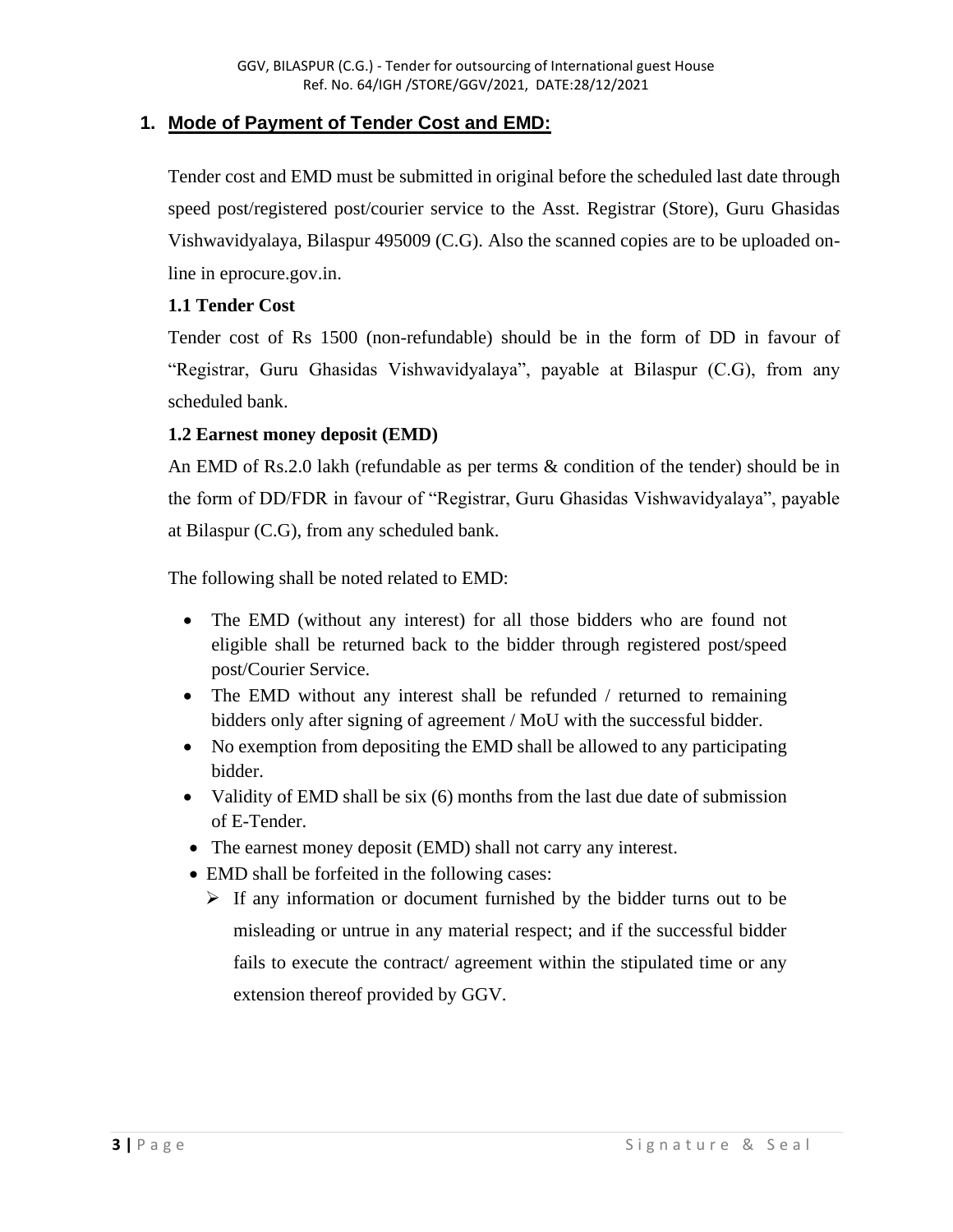## **2. Eligibility Criteria**

2.1 The following shall be the minimum eligibility criteria for selection of bidders technically.

a**. Legal Valid Entity**: The Bidder shall necessarily be a legally valid entity either in the form of a Limited Company or a Private Limited Company registered under the Companies Act, 1956. Bidder in the form of Sole Proprietorship, and Partnership is permitted. A proof for supporting the legal validity of the Bidder shall be submitted.

b. **License**: The bidder shall have the license to operate the Guest House Management Services.

c. **Registration**: The Bidder should be registered with the Income Tax and also registered under the labour laws, Employees Provident Fund Organization, Employees State Insurance Corporation.

d. **Clearance**: The Bidder should also have clearance from Sales/Service Tax Department, and Income Tax Department. Relevant proof in support shall be submitted.

## **Documents supporting the Minimum Eligibility Criteria**

(i) In proof of having fully adhered to the minimum eligibility criteria at 2.1 (a), attested copy of Certificates of Incorporation issued by the respective registrar of firms/companies.

(ii) In proof of having fully adhered to the minimum eligibility criteria at 2.1 (b), attested copy of Certificates issued by Food Safety and Standards Authority of India (FSSAI).

(iii) In proof of having fully adhered to minimum eligibility criteria at 2.2 (c), attested copies of PAN, GST, Labour Registration, EPFO Registration, ESIC Registration shall be acceptable.

(iv) In proof of having fully adhered to minimum eligibility criteria at 2.2 (d), attested copies of Clearance Certificate (Last three years returns) from Sales/Service Tax Department, Income Tax Department shall be acceptable.

## **2.2 Qualification CRITERIA**

a. Number of years in Operations /Experience: The Bidder shall have minimum three years' experience of operation in the similar field in last five years. Also, the Bidder should have experience in the similar field of providing Guest House Management Services in the Government Departments / Govt. Autonomous bodies / Public Sector (Central or State) for the last five consecutive years. In case bidder has not provided government experience / public sector experience, then the bidders with experience in Private reputed organizations may be considered by the technical committee after competent authority of GGV.

b. Turnover: The Bidder should have the turnover of minimum 30 lakh and above per annum. c. EPFO and ESIC challan: The Bidder should have subscribed regularly EPFO and ESIC subscription of his employees to concerned organization.

d. The bidder shall have office in Bilaspur.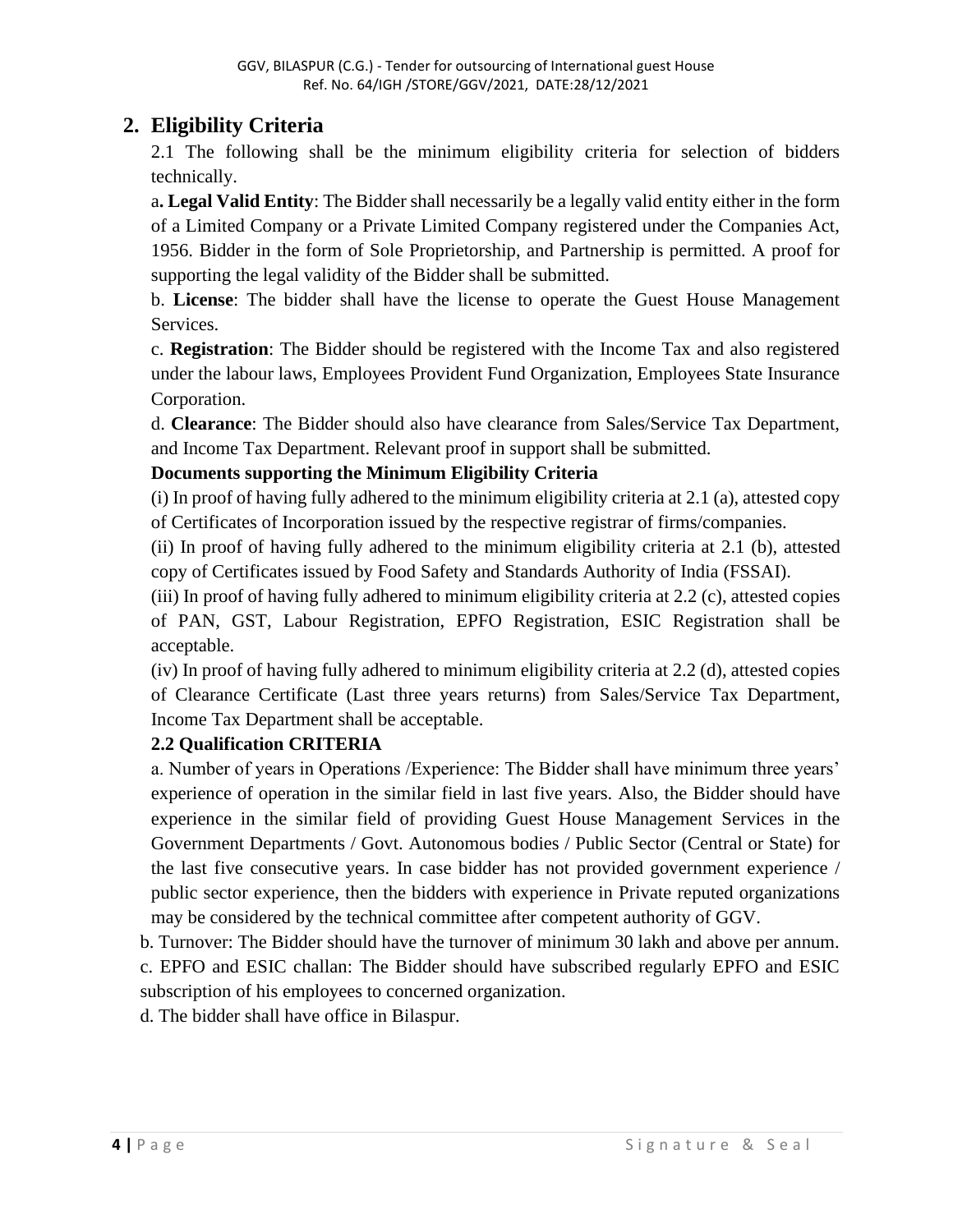The Bidder shall be required to produce attested copies of the relevant documents in support of eligibility criteria in addition to the documentary evidences of Clause 2.2 for being considered during technical evaluation.

(i) In proof of having fully adhered to qualification criteria 2.2(a), relevant work experience certificate as per format given in Annexure supporting with attested copies of Service Contract & Contract completion certificate for each completed contract issued by the Government Departments / PSUs / reputed Pvt. organizations' during the last 3 years shall be acceptable.

(ii) In proof of having fully adhered to qualification criteria at 2.2(b), attested copy of the audited Balance Sheets and Profit & Loss A/c for the completed three financial years i.e. for 2018-19, 2019-20 and 2020-21. The bidder has to submit the relevant turnover certificate certified by Chartered Accountant.

(iii) In proof of having fully adhered to qualification criteria at  $2.2(c)$ , attested copy of EPFO  $\&$ ESIC Challans duly submitted to concerning organization for last 3 months shall be acceptable.

(iv) In proof of having fully adhered to qualification criteria 2.2(d), attested copy of Shop Act License or rent agreement document should be acceptable.

Note: The bidders who do not fulfill the above Qualification Criteria shall be rejected during the Evaluation of Technical Bid. However, GGV reserves right to release above technical qualification if sufficient bidders are not meeting the criteria.

## **3. Scope for Work**

a) The contractor should deploy below indicated trained manpower to provide good quality of services at International Guest House at his own cost. The below indicated manpower for running of the Guest House round the clock in all the days including Sundays & Holidays on shift basis should be deployed at International Guest House.

| Sl. | Personnel details to be deployed                   | <b>Total Manpower</b> |
|-----|----------------------------------------------------|-----------------------|
| No. |                                                    |                       |
|     | Caretaker-cum-Supervisor having minimum 2          | 01                    |
|     | years of experience in caretaking of guest house   |                       |
|     | and supervision and having minimum educational     |                       |
|     | qualification of $10^{th}$ pass.                   |                       |
|     | Cook having experience of minimum 2 years of       | 02                    |
|     | cooking of continental food in Three Star or above |                       |
|     | hotel                                              |                       |
|     | Helpers                                            | 02                    |
|     |                                                    |                       |

Note: The above given number is tentative and can be increased or decreased as per requirement.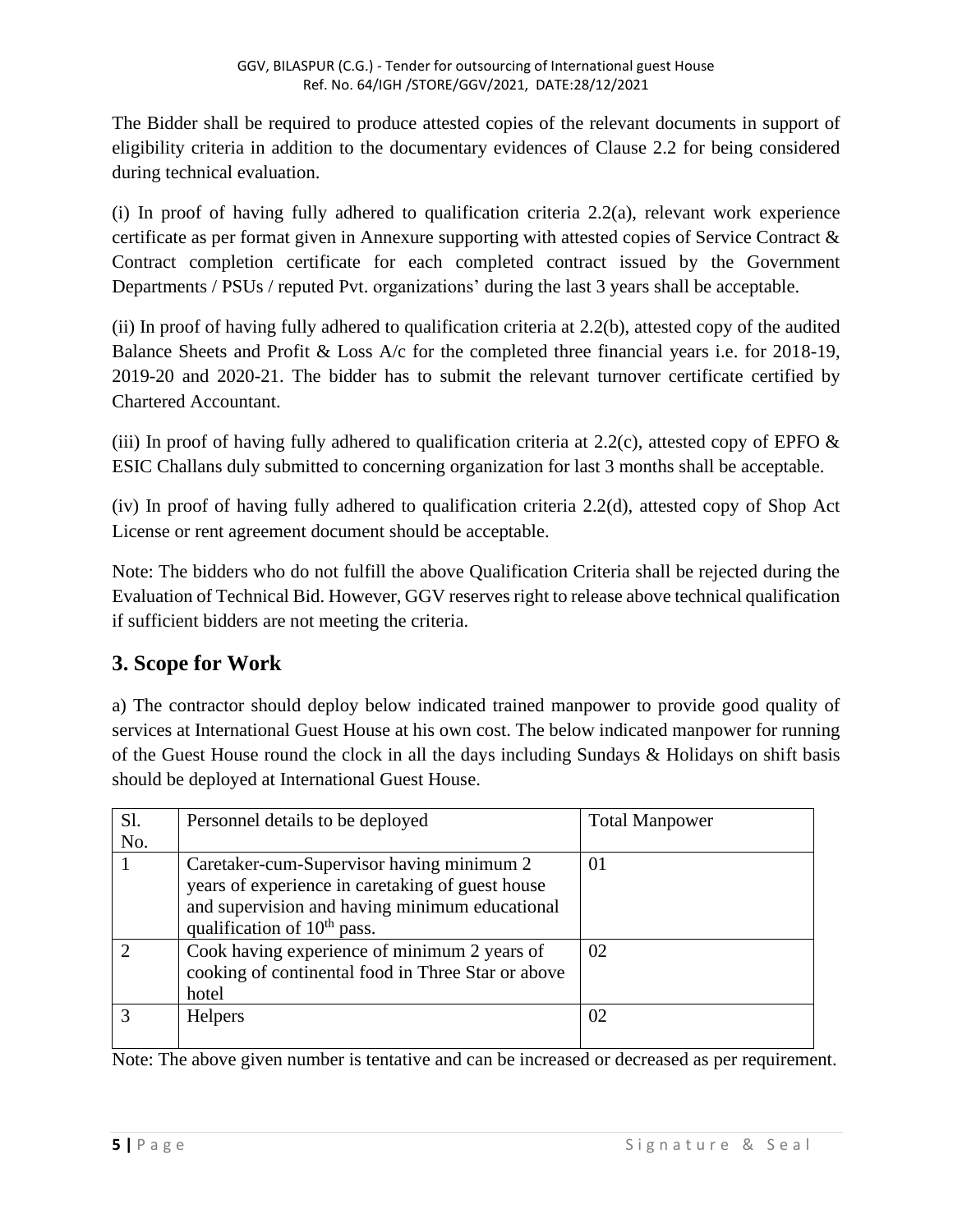b) The contractor and his deployed personnel at International Guest House together shall be responsible for performance of the following duties:

i) Caretaking of Guest House, facilitating accommodation and its allied services for comfortable stay of guests. The Guest House comprises 5 VIP suites (Two VIP Suits will be retained by the GGV for its use) with attached toilets, 10 Semi suites with attached toilets, 10 AC rooms with double occupancy with attached toilets, 18 NON-AC rooms with double occupancy with attached toilets and a corridor connecting the rooms – Total floor area 5163.16 square meters.

ii) Regular maintenance and cleaning of the area under the scope of this contract by using proper tools, tackles and equipment. Cleaning of kitchen, Guest House accommodation rooms, all the toilets, bathrooms, washbasins etc. attached to it (Twice Daily). Cleaning has to be carried out with approved material manually or by using mechanized equipment like vacuum cleaners, scrubbing machine and carpet shampooing machine etc. or both.

iii) Furniture, fixtures, sofa sets, cushion chairs, LCD-TV, kitchen equipment, exhausts fans and other electronic gadgets are required to be cleaned DAILY.

iv) Cleaning and dusting of all the doors and windows, glass panes etc. in the guest house accommodation rooms ONCE DAILY by helpers and the helpers also will assist the cook in preparation of food etc.

v) Proper regular care for the safe maintenance of fittings, fixtures, LCD-LED TV, equipment and furniture shall be sole responsibility of the contractor. Any damage and or loss caused to the above either by the contractor himself or by any of his employees shall be rectified by the contractor at his own cost immediately.

vi) The contractor shall exclusively manage catering arrangements like supply of tea/snacks, meals, lunch, dinner etc. as and when required by the guests at the specified rates fixed by agency and approved by the GGV. Personnel deployed should be well mannered and well versed in cooking and preparation of food and serve Indian food/tea/snacks etc. to the guests & collect the approved rates only from the Guests/Visitors before they leave the Guest House. Contractor will arrange all the food items which are required in Guest House for serving the guest(s) and collect the charges from guests.

vii) All eatables, soft drink, etc. shall be served only in the Dining Hall/Rooms. Used crockery, empty bottles etc. shall be collected back from the tables/rooms immediately.

viii) Sufficient stock of items such as consumable raw materials, packed and bottled items shall always be maintained so as to meet normal requirement and any immediate needs of guests. The contractor shall not be permitted to stop supply of any item for any reason whatsoever.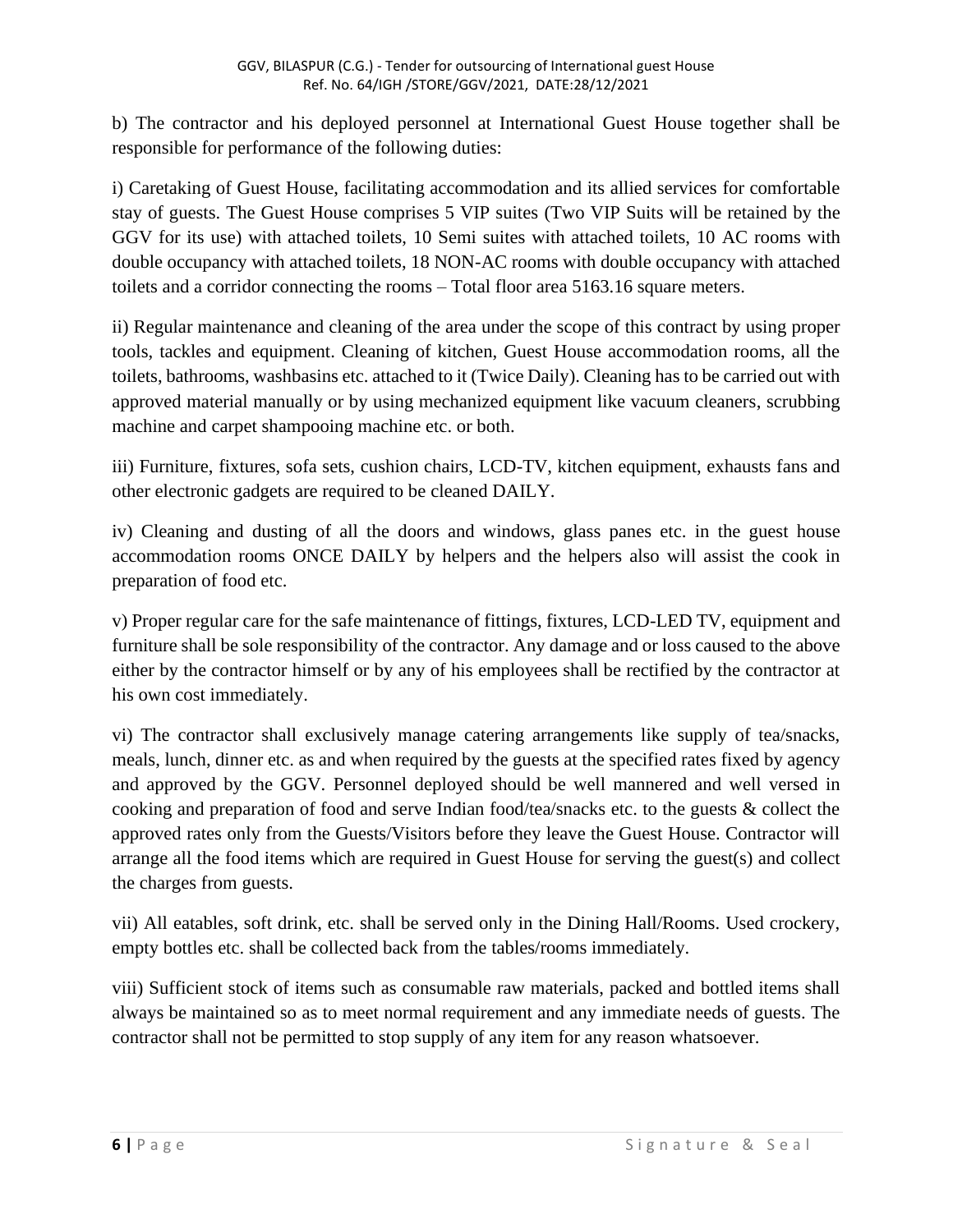ix) Raw materials like tea, coffee, masalas, ghee, refined oils (loose oil shall not be used) and eatables like bread, butter jam etc. to be served to the guests shall be fresh, FSSAI Certified and of good quality and manufactured by well-known manufactures.

x) The eatables served by the contractor to the guests shall be completely hygienic, free from any sort of adulteration and unwanted ingredients such as stones, soil, egg-shell, human hair, glass or crockery chips, paper, wood insects, flies or non-usable liquid etc. Dishes containing such things shall be rejected. Any item found sub-standard or of poor quality shall be rejected.

xi) All vegetables, fruits etc. used shall be fresh and shall not be rotten or overripe. The contractor shall be responsible for their hygienic fitness. Milk and milk products such as curd, yoghurt, cheese etc. shall be of good standard and should be prepared and served fresh.

xii) If any of the above-mentioned items are found to be of sub-standard quality the same shall be rejected out rightly. An authorized representative of GGV has the right to destroy such items on the spot without any compensation to the contractor, whatsoever. The contractor shall ensure that beverages and eatable prepared in the Guest House are not sub-standard. GGV reserves the right to reduce the prices or refuse the payment of such items already served/supplied.

xiii) The used cups, saucers, tea pots, utensils are washed with good quality utensils cleaning powder. Used utensils/bowls are to be additionally washed in hot water.

xiv) GGV shall not be responsible for any amount/due of the contractor arising out of supply of foodstuffs supplied by him to any person/individuals.

xv) The contractor shall maintain the premises in proper and hygienic condition as per the satisfaction of GGV representative.

xvi) All the above personnel should be present in the guest house round the clock all the days including Sunday and Holidays on shift basis and collect request for accommodation from designated GGV officials daily/periodically.

xvii) The contractor should provide appropriate uniforms to the staff deputed in the guest house at his own expense and the contractor should ensure that his staff is in uniform while working and specially while serving coffee/tea, snacks, lunch, dinner etc.

xviii) The payment from the guest for the stay, as per applicable rate, will be collected by the Contractor or his representatives by issuing proper receipt. In this regard the contractor is required to maintain a proper room rent register or/and computer generated report.

xix) Guest House catering will not be closed or the contractor will not suspend service for any reason, whatsoever. The services should be as per menu.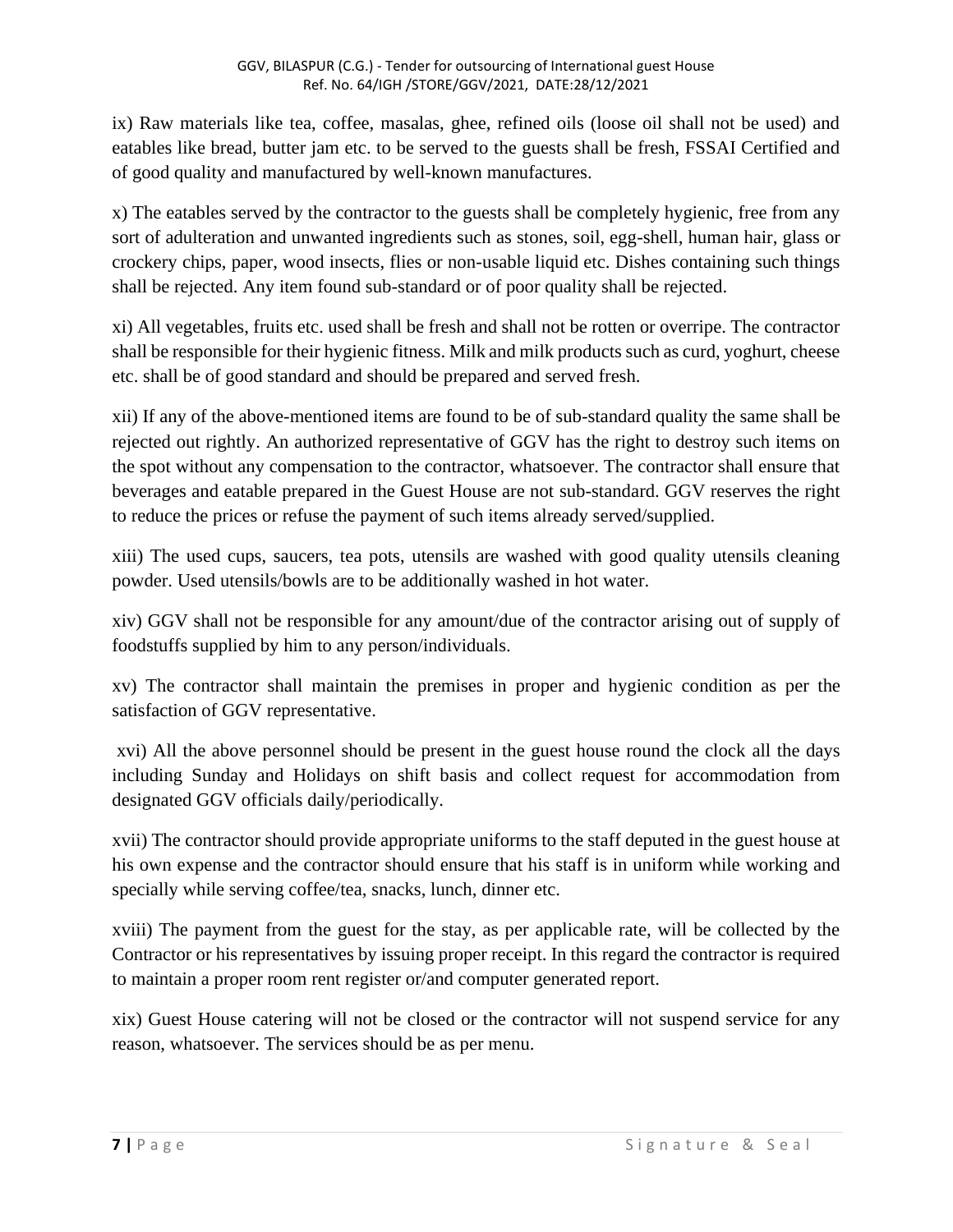c) Readiness of room for guests:

i) The Contractor and his deployed personnel shall be responsible to keep room ready in all respect within 01 hr. of the vacation of the room by the guest.

ii) Filling drinking water in jugs in all the rooms and keeping the cleaned glass in every room at the time of arrival of guest and the same should be changed daily or on request of the guest.

iii) Making of the beds of guests i.e. spreading the bed sheets, quilts/ blankets, bed covers, inserting pillow covers, beds shall be made at the time just before the occupation of the room by guest.

iv) The Contractor and his deployed personnel shall ensure that linen of rooms during the stay of guests is changed every alternate day.

v) The contractor and his deployed personnel shall be responsible to replace linen of rooms in case room remains vacant for more than 03 days.

vi) The contractor and his deployed personnel will also ensure that linen is changed as & when requested by the guest. The charges for cleaning to the linen are directly borne by the contractor.

vii) The bed sheet, bed spreads, pillow covers, bed covers should be got washed by the caretakercum-supervisor from the laundry and charges thereof shall be paid by contractor.

viii) The total stock of bed covers, bed sheets, bed spreads, pillow covers, blankets, towels, curtains etc. handed over in bulk against acknowledgement of the caretaker-cum-supervisor shall be under the custody of the caretaker and caretaker shall take general care of these items. While torn/ worn out bed sheets, bedcovers/ spreads/ curtains/ pillow covers/towels etc shall be replaced by contractor during the contract period.

d) Disposal of garbage:

Tea leaves, leftover food shall be collected in proper reuse bins and disposed of immediately. It shall be the responsibility of the contractor or his deployed personnel to dispose off garbage, accumulated during the operation of this contract, as per rules and regulations of the Corporation, at least twice in a day and/or at any time when garbage is accumulated in a larger quantity than the capacity of dustbin/garbage drum. The contractor shall ensure that garbage should never be kept overnight in the premises of International Guest House.

e) Food Menu:

A sample menu must to be provided by the agency with cost & quantity along with tender document. GGV shall in its discretion order for any of the menu. In case of no submission of sample menu bid may be rejected.

f) Cost of Fuel/Gas: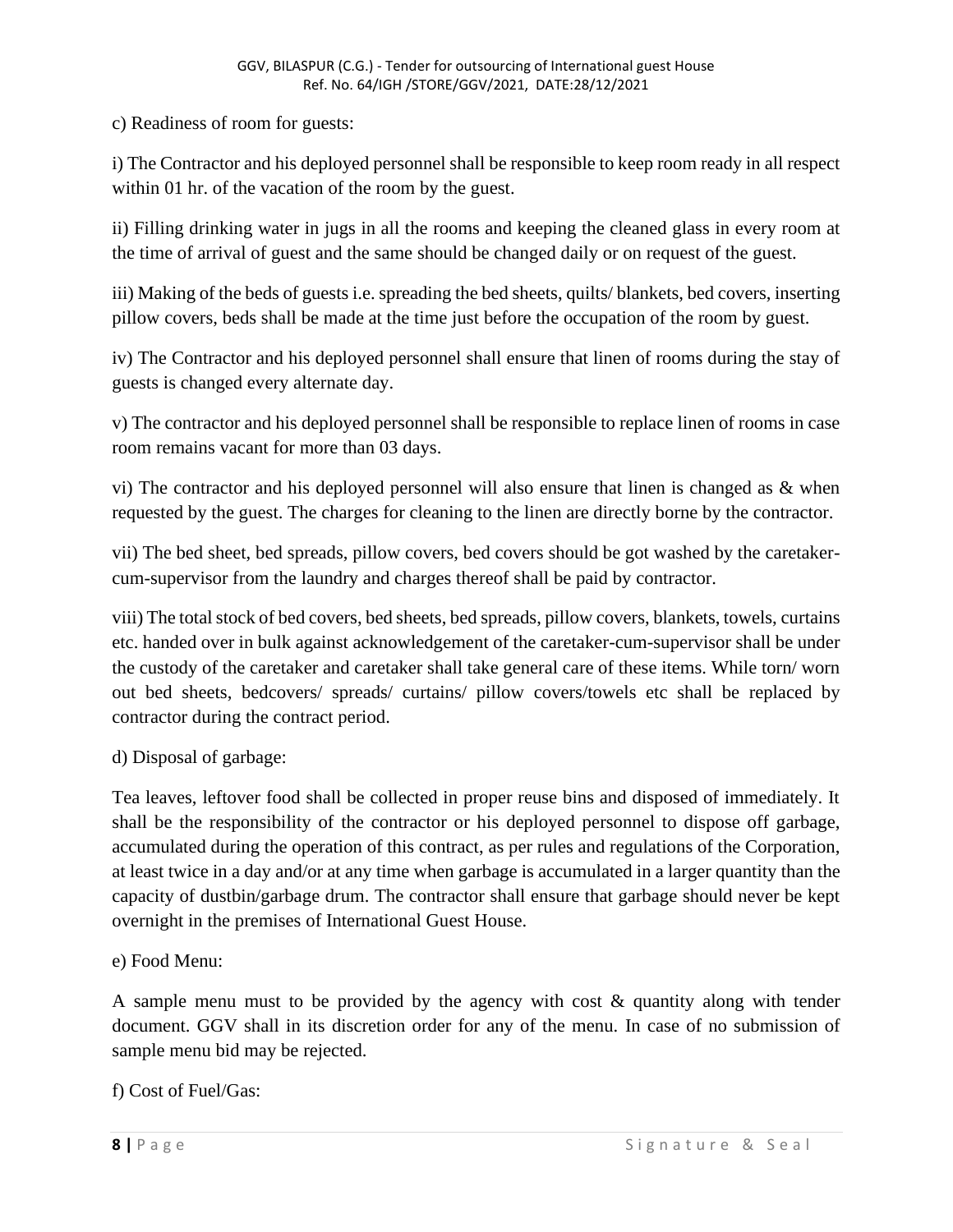i) One LPG system with stove shall be provided by GGV but the cost of gas cylinders and fuel cost is to be met by the contractor. However, electrical oven/hot plates/microwave ovens supplied by GGV can be used with the permission of Officer in charge.

ii) GGV will provide water supply and electricity for which contractor will have to pay on monthly basis as per units consumed. Furniture items for the dining hall as well as in other rooms will be provided by GGV and the contractor is solely responsible for the proper care and general maintenance of these items.

#### g) Record Keeping:

The supervisor/caretaker will record in the register maintained for the purpose the names of the guest, rooms allotted, issue and collect back room keys and almirah keys, collection of tariffs, issues of receipts to guest, maintain the account ,also the record for issue of soaps etc. to be maintained.

#### h) Miscellaneous:

i) Special Events' Arrangements: There may be special arrangements organized besides regular activities in which the contractor may be asked to provide the services. The contractor has to supply caretakers/cooks/service boys etc. under this contract as and when required. For such arrangements if any of food menu is different or in addition, the rates shall be mutually decided prior to the event takes place.

ii) The caretaker shall also carry out the instructions of the authorized official of GGV for smooth running of the Guest House, such as visit to the State Electricity Board office, Water Board office, Telephone office, arranging for plumbing repairs etc.

## **4. Financial Bid :**

**(i) Submission:** The Bidder has to submit the financial quote online only on CPP Portal as per BoQ uploaded on eprocurement.gov.in.

**(ii) Evaluation:** The Bidder has to quote the monthly rent in BoQ. The minimum rent decided by GGV is Rs 1,00,000/-(One Lakh rupees) per month and the Bidder whosoever offers highest above this may be awarded the Tender. Incase two or more bidders offers same amount then following criteria will be applied for selection of H1 bidders.

- a. The Bidder having maximum number of year in Government organization will be considered as H1.
- b. If still there is a tie between two or more bidder then bidder with highest average turnover in last three financial year.
- c. If still there is a tie between two or more bidder then H1 bidder will be finalized by

GGV on basis of overall performance in last five year.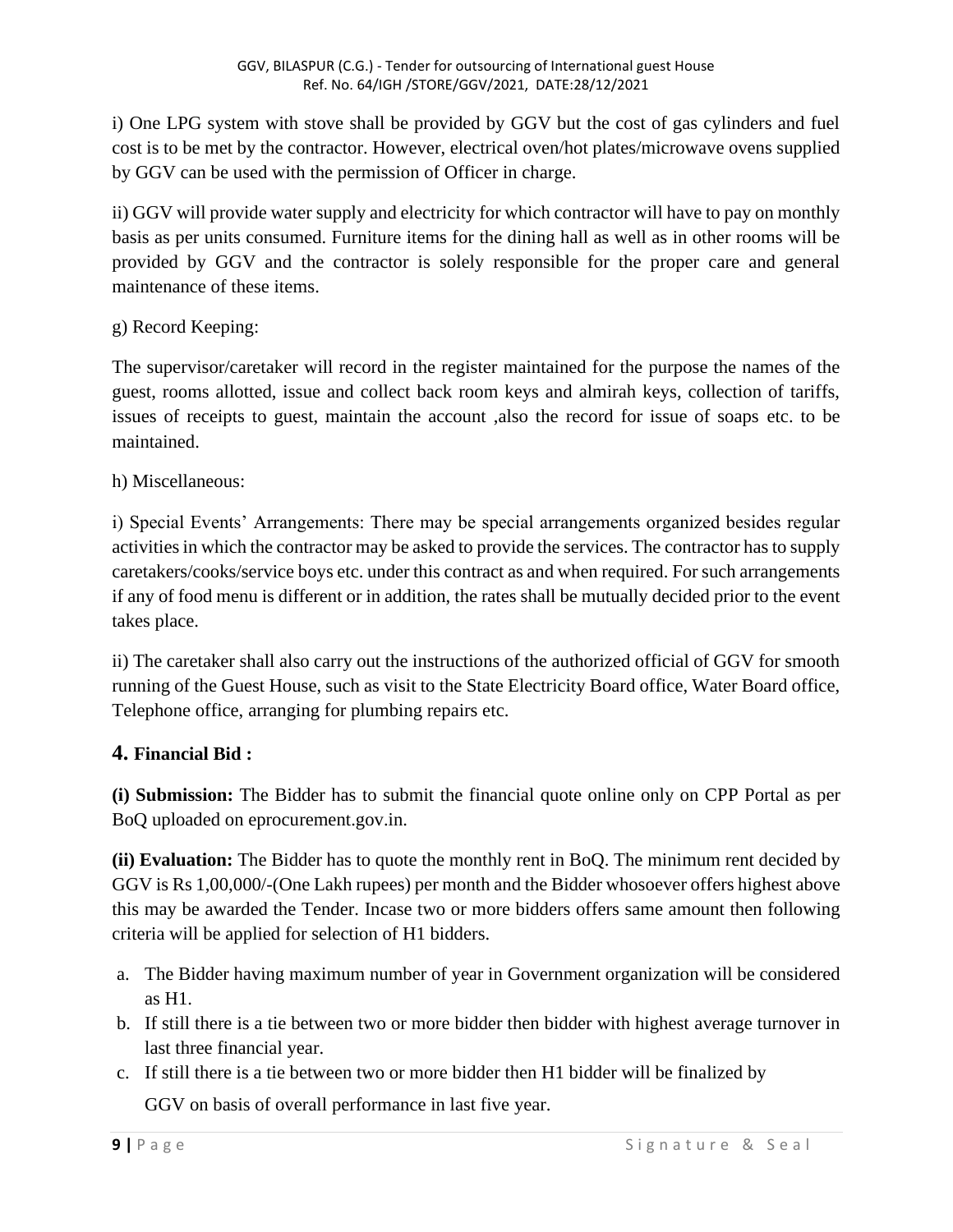## **5. Other Terms and Conditions**

- 1. The room rent fixation must be done after competent approval from GGV authority.
- 2. The allocation of rooms may be done to any person from PSU/Higher Education Institutes/Member of Parliament and Assembly/State Government Agencies/Central and State Officials/Parents and Guardians of Students of GGV/HRDC Participants/Workshops and Conference Participants and Resource Persons/University Employees/All GGV Guests/ any others after the approval from competent authority.
- 3. Internet facility must be provided in International Guest house by the agency.
- 4. Covid protocol/SOP adopted by GGV should be followed by the agency.
- 5. All repairing work in IGH premise related to electricity, water supply and plumbing has to be done by agency at its own cost. Agency may take help from GGV Engineering Section.
- 6. The wages and employment norms of GoI must be followed by the agency.
- 7. Agency must pay the rent on monthly basis before  $10<sup>th</sup>$  of every month.
- 8. Agency must clear the bills of electricity and water supply on monthly basis.
- 9. The rate once offered and accepted by the authority, will be initially for six months and will be revised on mutual consent between agency and GGH, however decision of GGV will be final in this regard.
- 10. The successful Firm/agency shall have to enter into an agreement with the University and cost incurred in this connection shall be borne by the Firm/agency.
- 11. Any theft, loss and damages of the property of University on account of negligence of Firm/agency's personnel shall be borne by the Firm/agency.
- 12. The competent authority reserves the right to reject any or all tenders at any time without assigning any reason thereof in favor of the University.
- 13. On failure of satisfactory performance, the Authority will have the right to terminate the contract. The contract shall be liable to be terminated on giving one month notice by either side. During the period of notice both the parties shall continue to discharge their duties and obligations.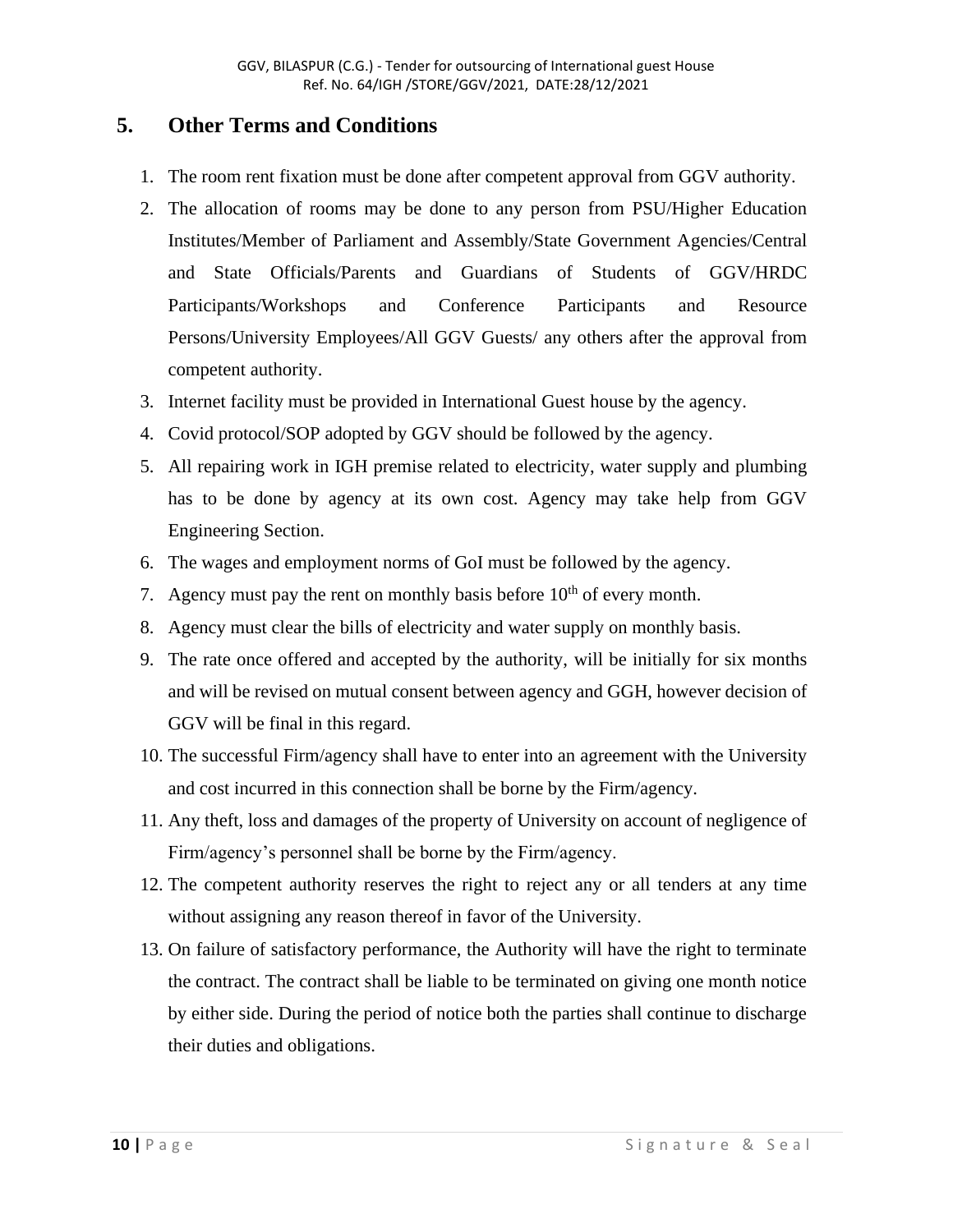- 14. The Firm/agency will be responsible for such conduct of the persons engaged by him in the University which will be conducive for any act of commission and having good character, antecedent and conduct. If any person is found under the influence of alcohol or narcotics or found in a state of inebriation in the premises, a penalty of Rs.5, 000/- per instance shall be imposed to contractor and such employee shall not be allowed to enter the premises in future.
- 15. The Firm/agency will not allow his employees to participate in any trade union activity or agitation in the premises of University.
- 16. If any employee is found careless and not performing his/her duties properly or indulge in unwanted activities, Rs.1000/- per case will be charged as fine to the contractor.
- 17. The Firm/agency shall not sublet, transfer or assign the contract in whole or part without the written permission from the University.
- 18. The deployed employees must be properly trained for handling the firefighting equipment's, in case of any fire breakout in the campus, the Firm/agency must make sure that the deployed personnel are properly trained for such combat operations.
- 19. University reserves the right of accepting in full of part/ not accepting the tenders without assigning any reason.
- 20. The bidder must put their seal and signature on each and every page of this tender document and make sure that no addition/deletion /alteration have been made in the document. The signed documents should be uploaded along with the technical bid.
- 21. Any addition/deletion/modification if any made in this tender will be notified before the due date of the tender will be displayed in university website and CPPP only.
- 22. Arbitration and Laws: In case of any dispute or difference arising out of or in connection with the EOI conditions / order and Contract, the GGV and the bidder will address the dispute / difference for a mutual resolution and failing which, the matter shall be referred for arbitration to a sole Arbitrator to be appointed by GGV. The Arbitration shall be held in accordance with the provisions of the Arbitration and Conciliation Act, 1996 and the venue of arbitration shall be at Bilaspur only. The resolution of the Arbitrator shall be final and binding on both the parties.
- 23. Jurisdiction: The courts at Bilaspur (C.G.) alone will have the jurisdiction to try any matter, dispute or reference between parties arising out of this EOI / contract. It is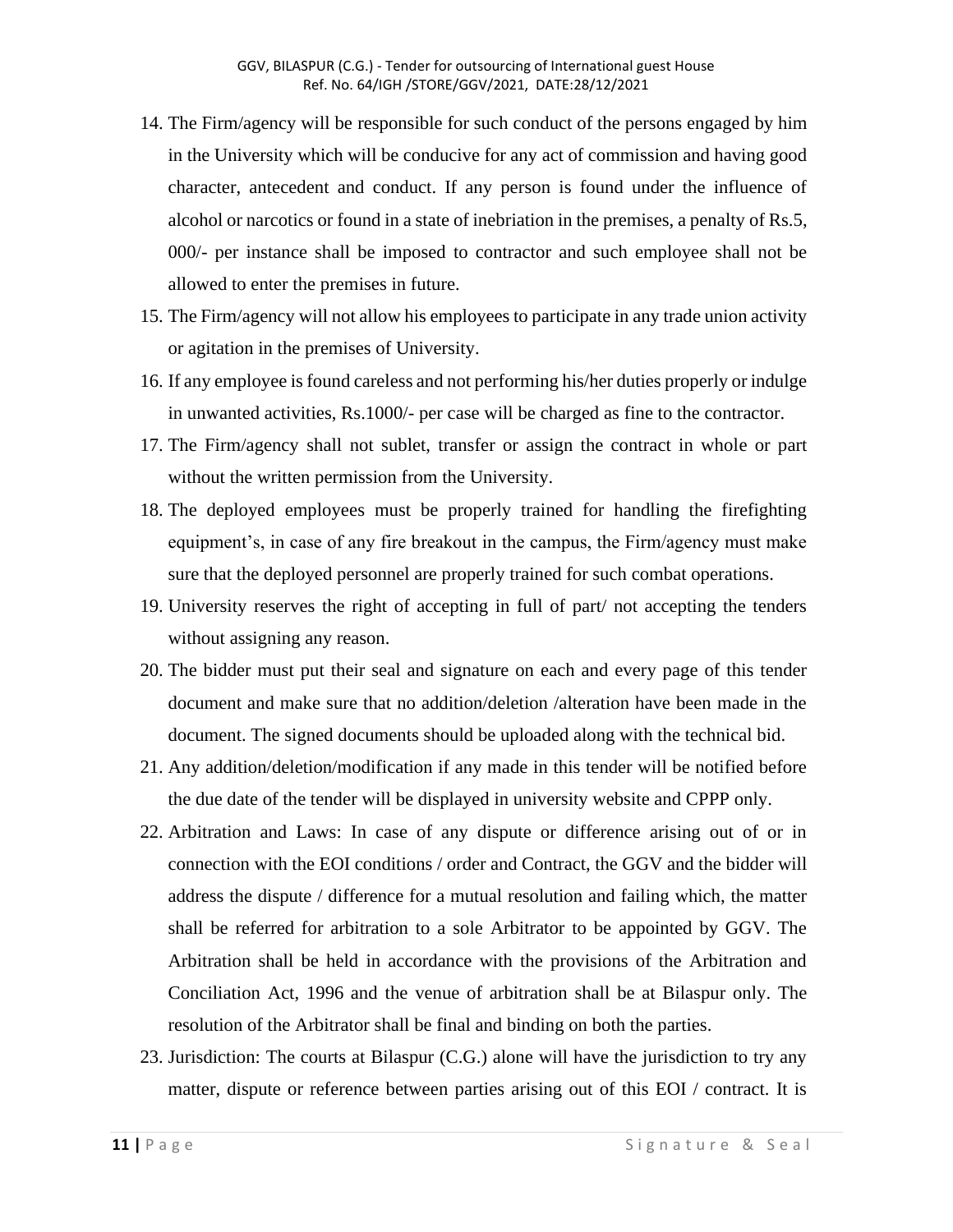specifically agreed that no court outside and other than Bilaspur (C.G.) court shall have jurisdiction in the matter.

- 24. Please feel free to contact Assistant Registrar (Store), Guru Ghasidas Vishwavidyalaya, Bilaspur (C.G.) for any clarification or any other information, with regard to this EoI.
- 25. There should be regular medical checkup of the personnel deployed after the interval of every 06 months.
- 26. GGV has all the rights to change any terms and conditions of service without prior notice to the agency.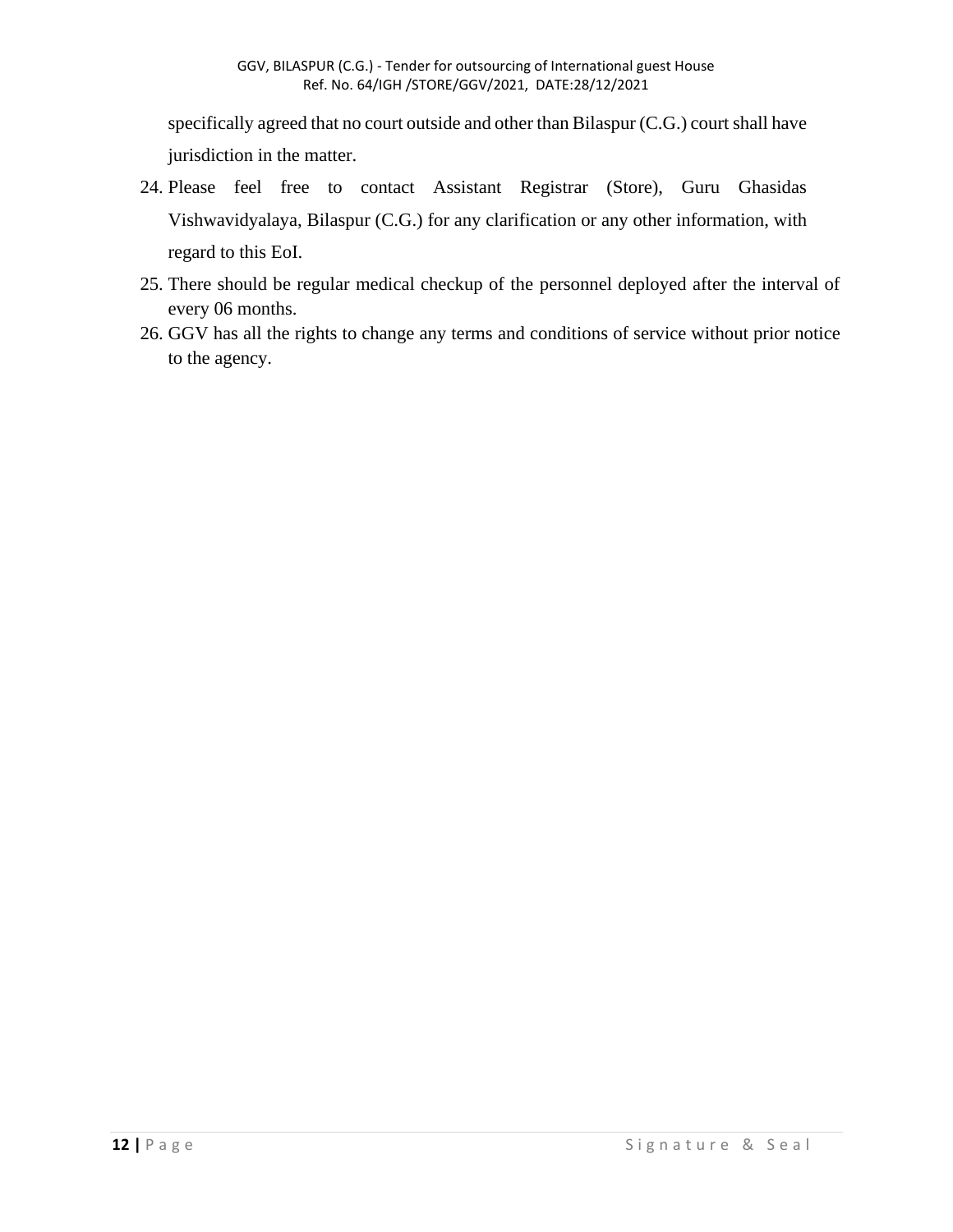## **CHECK – LIST**

|                                                                                                                                                            | <b>Details</b>                                                                                                                                                                                                                                                                                                                     | <b>Complied</b><br>/attached<br>Yes/No | Page<br><b>Number</b> | Compiled/<br>Not-<br>Compiled |
|------------------------------------------------------------------------------------------------------------------------------------------------------------|------------------------------------------------------------------------------------------------------------------------------------------------------------------------------------------------------------------------------------------------------------------------------------------------------------------------------------|----------------------------------------|-----------------------|-------------------------------|
|                                                                                                                                                            | <b>Envelope I</b> (online And Offline)                                                                                                                                                                                                                                                                                             |                                        |                       |                               |
| 1                                                                                                                                                          | DD of the Bid cost/fee of Rs 1500/- (non-refundable) has been<br>kept in original in Envelope-I along with the DD of EMD as<br>below. Also the scanned copy of the above DD has been<br>uploaded in the e-procure site along with the e-tender documents.                                                                          |                                        |                       |                               |
| 2                                                                                                                                                          | DD of the EMD of Rs 2,00,000/- (non-refundable) has been kept<br>in original in Envelope-I along with the DD of Tender cost/fee as<br>above. Also the scanned copy of the above DD has been<br>uploaded in the e-procure site along with the e-tender documents                                                                    |                                        |                       |                               |
| <b>Envelope-II</b> (online Only)<br>(Attach the duly signed copies of the following along with relevant<br>supporting documents as detailed in the tender) |                                                                                                                                                                                                                                                                                                                                    |                                        |                       |                               |
| 1                                                                                                                                                          | Weather bidder has read and signed each page of the tender<br>documents and enclosed in original of the same along with the<br>technical bid documents in Envelope-II. Weather bidder has read<br>and signed each page of tender documents and uploaded the<br>scanned copy of the same along with the technical bid<br>documents. |                                        |                       |                               |
| 2                                                                                                                                                          | Documents related to 2.1 is attached by the bidder.                                                                                                                                                                                                                                                                                |                                        |                       |                               |
| 3                                                                                                                                                          | Documents related to 2.2 is attached by the bidder.                                                                                                                                                                                                                                                                                |                                        |                       |                               |
| $\overline{4}$                                                                                                                                             | Document related to 3 (e) is attached by the bidder.                                                                                                                                                                                                                                                                               |                                        |                       |                               |
| Envelope-III (online only)                                                                                                                                 |                                                                                                                                                                                                                                                                                                                                    |                                        |                       |                               |
| 1                                                                                                                                                          | Annexure-I (in desired format)                                                                                                                                                                                                                                                                                                     |                                        |                       |                               |

Dated: …………………… Signature of Bidder………………………………..